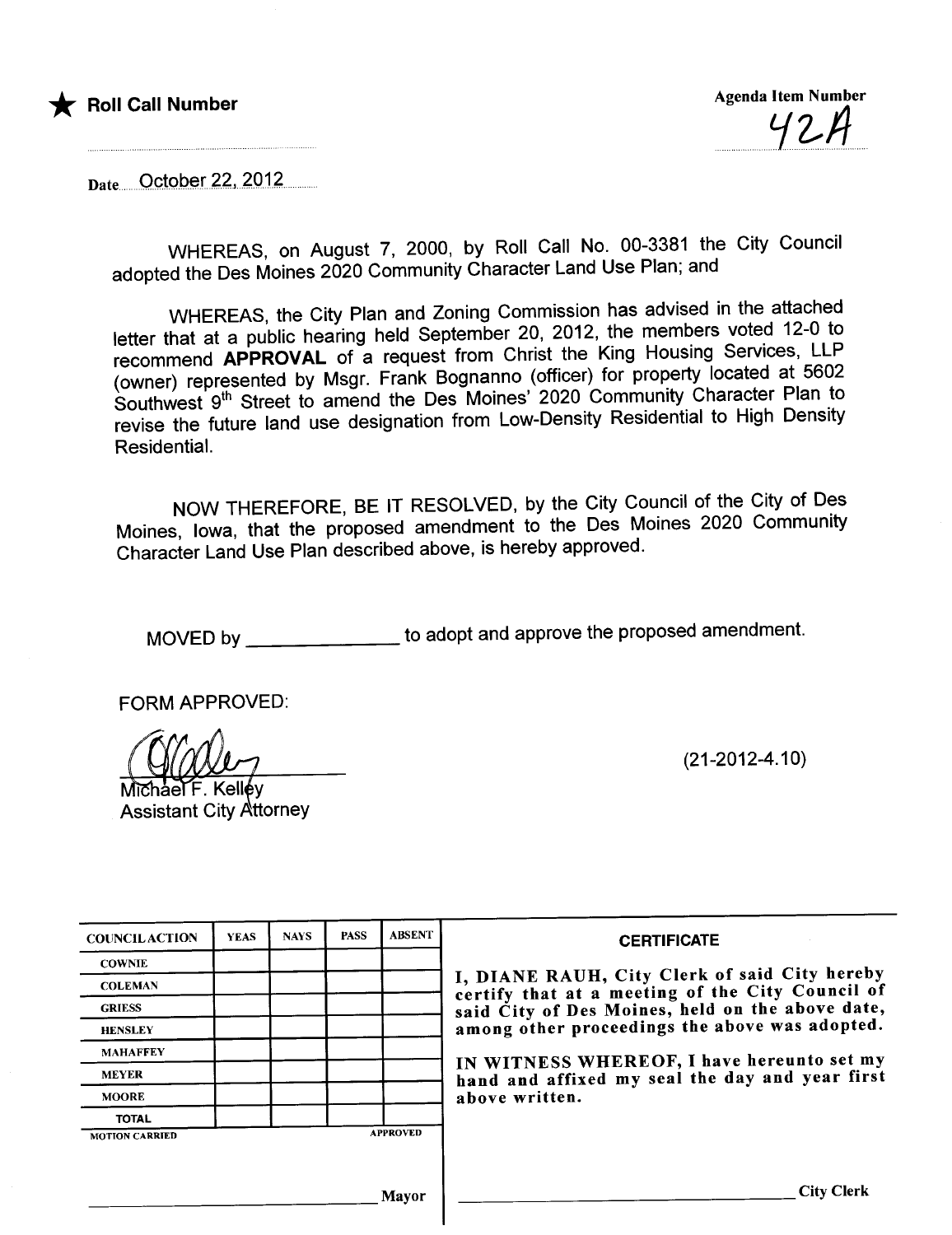| Date        |  |
|-------------|--|
| Agenda Item |  |
|             |  |

 $\sim$  Call #

October 2, 2012

Honorable Mayor and City Council City of Des Moines, Iowa

Members:

Communication from the City Plan and Zoning Commission advising that at their meeting held September 20, 2012, the following action was taken regarding a request from Christ the King Housing Services, LLP (owner) represented by Msgr. Frank Bognanno (officer) to rezone property located at 5602 Southwest 9<sup>th</sup> Street.

# **COMMISSION RECOMMENDATION:**

After public hearing, the members voted 12-0 as follows:

| X |
|---|
|   |
|   |
|   |

APPROVAL of Part A) to find the rezoning not in conformance with the Des Moines' 2020 Community Character Plan future land use designation; Part B) to approve the requested amendment to the Des Moines' 2020 Community Character Plan to revise the future land use designation from Low-Density Residential to High Density Residential; and Part C) to approve the rezoning to a Limited "R-4" High Density Residential District subject to the applicant (ZON2012-00151) agreeing to the following conditions:

- 1. Any multiple-family residential use of the property shall be limited to housing for the elderly whereby residents must be over the age of 55 vears.
- 2. Any multiple-family residential use of the property shall be in substantial compliance with the submitted architectural rendering and site sketch, to include brick, stone, or masonry block around the lower two levels.



CITY PLAN AND ZONING COMMISSION ARMORY BUILDING 602 ROBERT D. RAY DRIVE DES MOINES, IOWA 50309-1881  $(515)$  283-4182

> ALL-AMERICA CITY 1949, 1976, 1981 2003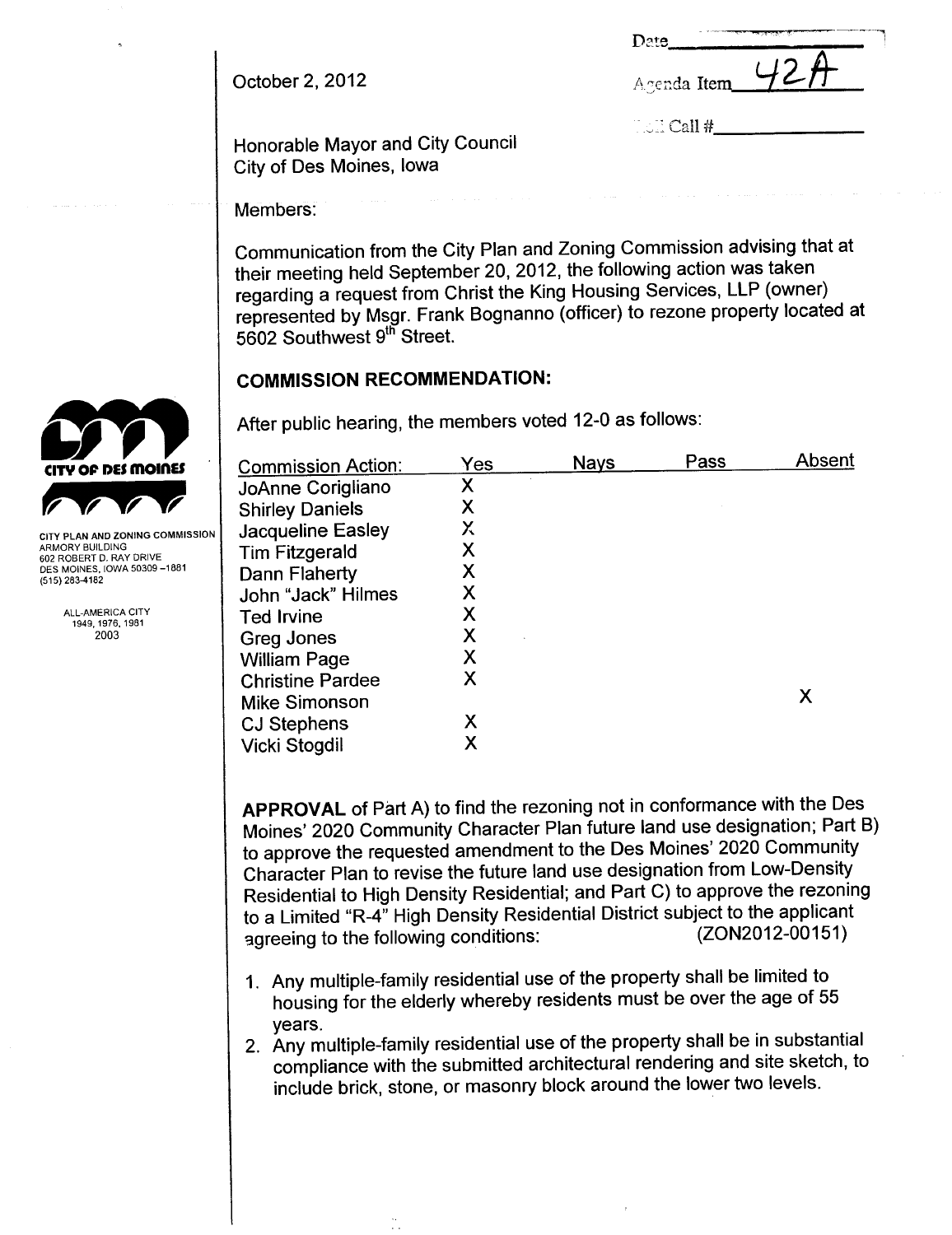## STAFF RECOMMENDATION TO THE P&Z COMMISSION

Part A) Staff recommends that the requested rezoning be found not in conformance with the Des Moines' 2020 Community Character Plan future land use designation.

Part B) Staff recommends approval of the requested amendment to the Des Moines' 2020 Community Character Plan to revise the future land use designation from Low-Density Residential to High Density ResidentiaL.

Part C) Staff recommends approval of rezoning to a Limited "R-4" High Density Residential District subject to the applicant agreeing to the following conditions:

- 1. Any multiple-family residential use of the property shall be limited to housing for the elderly whereby residents must be over the age of 55 years.
- 2. Any multiple-family residential use of the property shall be in substantial compliance with the submitted architectural rendering and site sketch, to include brick, stone, or masonry block around the lower two levels.

## Written Responses

- 4 In Favor
- o In Opposition

# STAFF REPORT

## I. GENERAL INFORMATION

- 1. Purpose of Request: The applicant is seeking to have the property rezoned to allow for a four-story 25 unit senior living apartment project.
- 2. Size of Site: 27,165 square feet.
- 3. Existing Zoning (site): "C-2" General Retail and Highway Oriented Commercial District and "R1-60" One-Family Low-Density Residential District.
- 4. Existing Land Use (site): The subject property is currently used for a single-family dwelling.

## 5. Adjacent Land Use and Zoning:

North - "C-2" and "R-2", Use is Orchard Place children's home.

South - "C-2" and "R1-60", Use is Heritage Manor nursing home.

East - "C-2", Use is Christ the King senior apartments Phase I.

West - "R1-60", Use is Kurtz School which is currently serving for the Lincoln High School 9<sup>th</sup> grade class.

6. General Neighborhood/Area Land Uses: The subject property is located along the Southwest 9<sup>th</sup> Street commercial corridor which is a blend of neighborhood retail/office and mixed densities of residential development.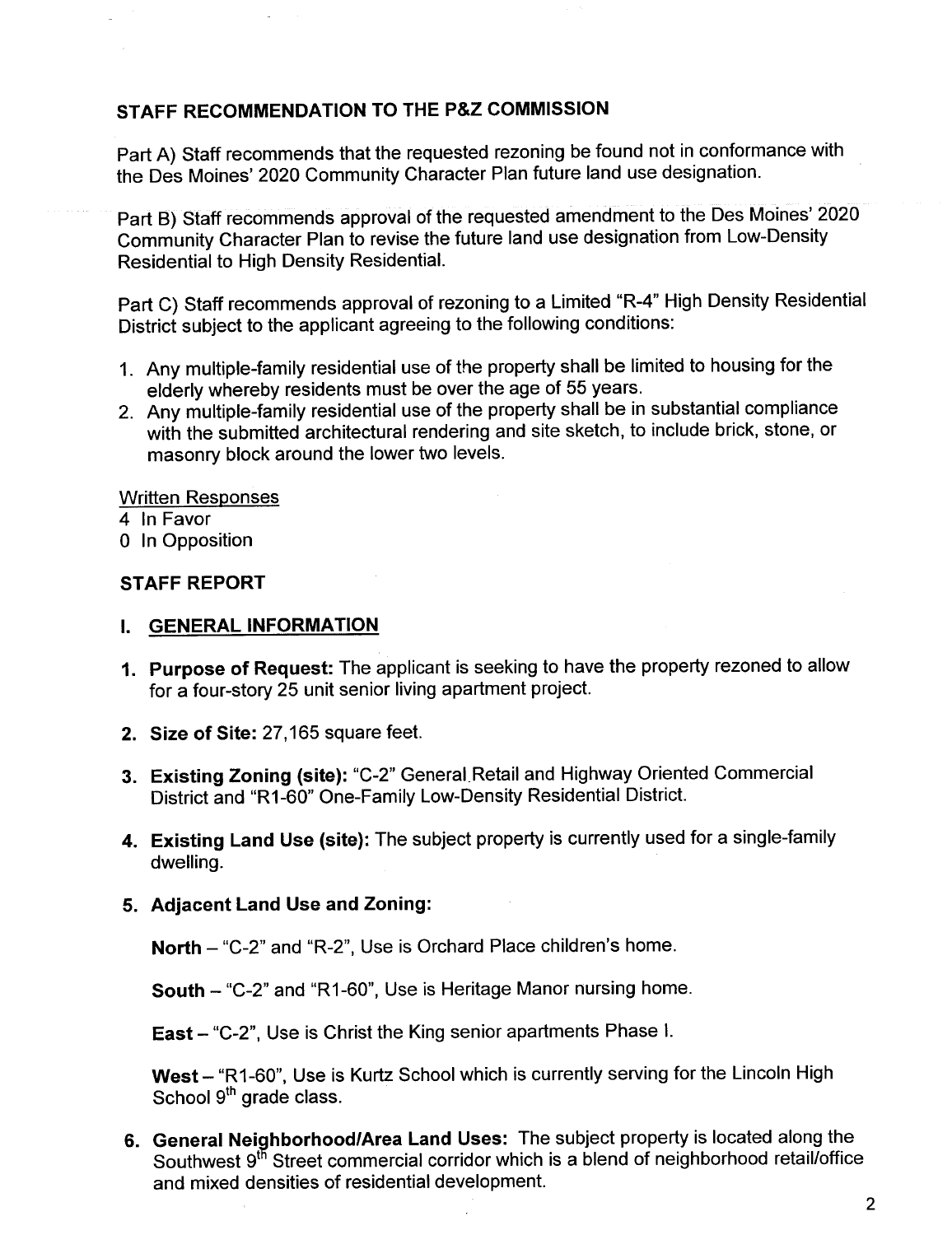7. Applicable Recognized Neighborhood(s): The subject property is within the Watrous South Neighborhood, and is within 250 feet of the Fort Des Moines Neighborhood area east of Southwest 9<sup>th</sup> Street. These neighborhoods were notified of the meeting by mailing of the Preliminary Agenda to all recognized neighborhoods on August 31, 2012. Additionally, separate notifications of the hearing for this specific item were mailed on August 31,2012 (20 days prior) and September 10, 2012 (10 days prior to the scheduled hearing) to Watrous South and Fort Des Moines Neighborhood Associations and to the primary titleholder on file with the Polk County Assessor for each property within 250 feet of the site. A Final Agenda for the meeting was mailed to all the recognized neighborhood associations on September 14, 2012.

All agendas and notices are mailed to the primary contact person designated to the City of Des Moines Neighborhood Development Division by the recognized neighborhood association. The Watrous South Neighborhood Association mailings were sent to Dan Law at PO Box 35845, Des Moines, lA, 50315. The Fort Des Moines Neighborhood Association mailings were sent to Debbie Jorgenson, 5500 Southeast 1st Court.

The applicant scheduled a neighborhood meeting at Christ the King campus for Monday, September 17, 2012. This included invitation to Watrous South and Fort Des Moines Neighborhood Assòciations and to the primary titleholder on file with the Polk County Assessor for each property within 250 feet of the site. The applicant will provide a summary of the meeting at the public hearing.

- 8. Relevant Zoning History: N/A.
- 9. 2020 Conimunity Character Land Use Plan Designation: Low Density Residential.
- 10.Applicable Regulations: The Commission reviews all proposals to amend zoning regulations or zoning district boundaries within the City of Des Moines. Such amendments must be in conformance with the comprehensive plan for the City and designed to meet the criteria in §414.3 of the Iowa Code. The Commission may recommend that certain conditions be applied to the subject property if the property owner agrees in writing, prior to the City Council Hearing. The recommendation of the Commission will be forwarded to the City CounciL.

# II. ADDITIONAL APPLICABLE INFORMATION

- 1. Drainage/Grading: Any future development of the subject property will require a storm water management plan and a soil erosion protection and grading plan as part of the Site Plan review. The property currently surface drains towards the north and northeast. Stormwater is picked up in the street intakes located at the southeast corner of East Porter Avenue and Southwest 9th Street. There is public storm sewer available in that location to serve the site.
- 2. Landscaping & Buffering: Landscaping and tree plantings will be required in accordance with the Des Moines Landscape Standards as applicable to "R-4" Districts. In this instance the submitted site concept indicates that there is not a bufferyard along

3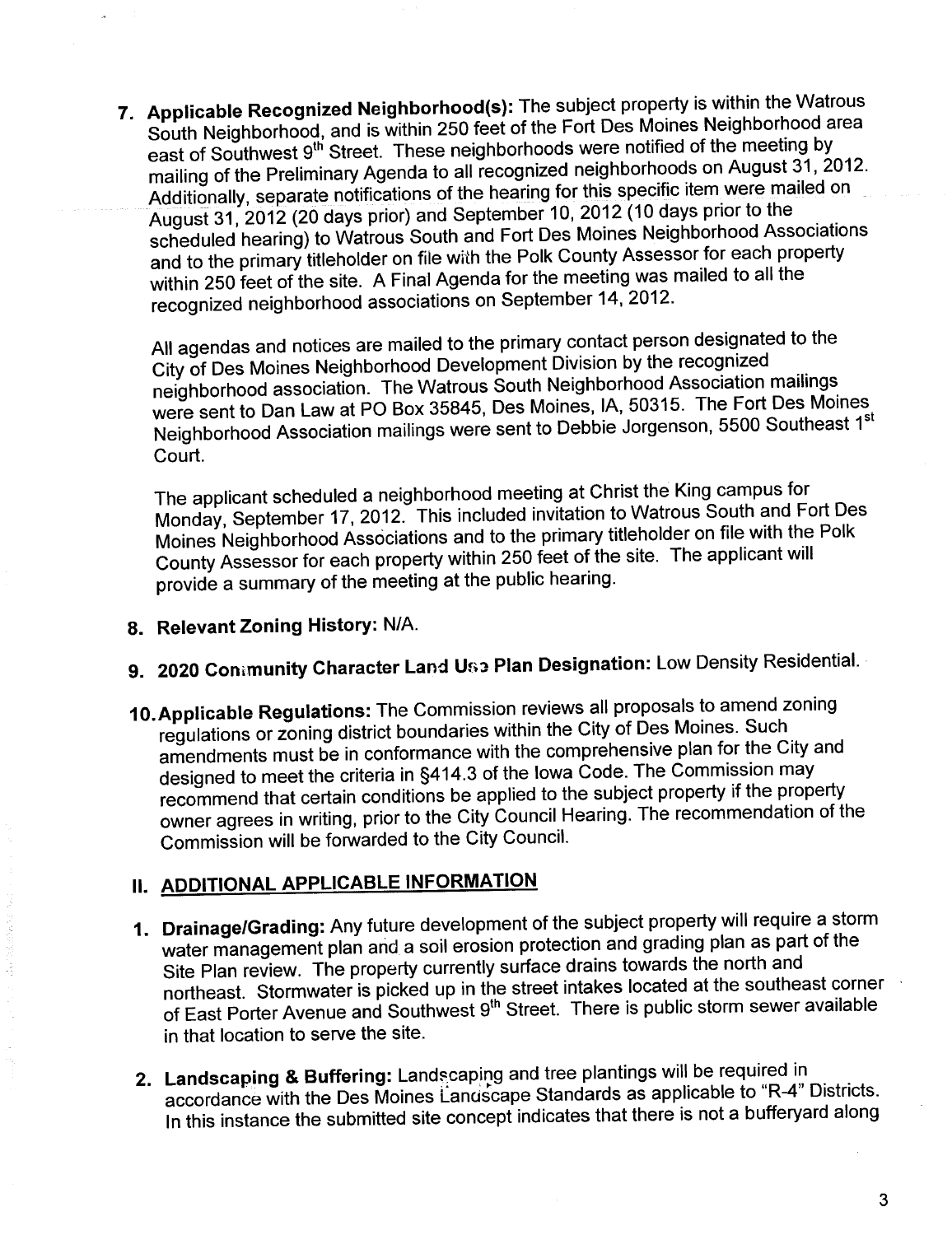

the west and south side of the proposed off-street parking area. Such a proposal wil require Board of Adjustment relief.

3. 2020 Community Character Plan: The proposed future development for residential density at approximately 40 units per acre is not consistent with the current Low Density Residential future land use designation. An amendment to revise the designatión to High Density Residential is therefore required.

Staff believes that this would be an appropriate designation for this location based on the proposed limitation to the rezoning that the unit density would only be for senior living apartments. Senior living projects do not generate many additional vehicle trips per day as compared to a general residential apartment project. Also there would not be the same level of demand for additional open space normally necessary for recreational areas for youth activity. The site would also not be able to accommodate required parking for general multiple-family residential parking.

4. Urban Design: The conceptual elevations and renderings propose a four-story apartment building with steep gabled roof elements. The exterior materials are proposed to be predominantly brick with the first and second levels entirely clad in two different tones of brick. Upper levels are proposed to include a combination of overlap siding on upper levels and vertical siding beneath gables. There is detailed molding, cornices, banding and columns are proposed for the structure in a contrasting white finish. It should be noted that the proposed design for the subject property is very similar in its architecture and scale to the 28 unit senior living project recently developed by the applicant directly to the east across Southwest 9<sup>th</sup> Street,

Final design wil be considered by the' Plan and Zoning Commission with the review of the Site Plan under design guidelines for multiple-family residential use. Staff believes that any Site Plan should be in substantial compliance with the submitted rendering and site sketch.

### SUMMARY OF DISCUSSION

There was no discussion

## CHAIRPERSON OPENED THE PUBLIC HEARING

There was no one to speak in favor or in opposition of the applicant's request

### COMMISSION ACTION:

CJ Stephens moved staff recommendation Part A) to find the rezoning not in conformance with the Des Moines' 2020 Community Character Plan future land use designation; Part B) to approve the requested amendment to the Des Moines' 2020 Community Character Plan to revise the future land use designation from Low-Density Residential to High Density Residential; and Part C) to approve the rezoning to a Limited "R-4" High Density Residential District subject to the applicant agreeing to the following conditions:

1. Any multiple-family residential use of the property shall be limited to housing for the elderly whereby residents must be over the age of 55 years.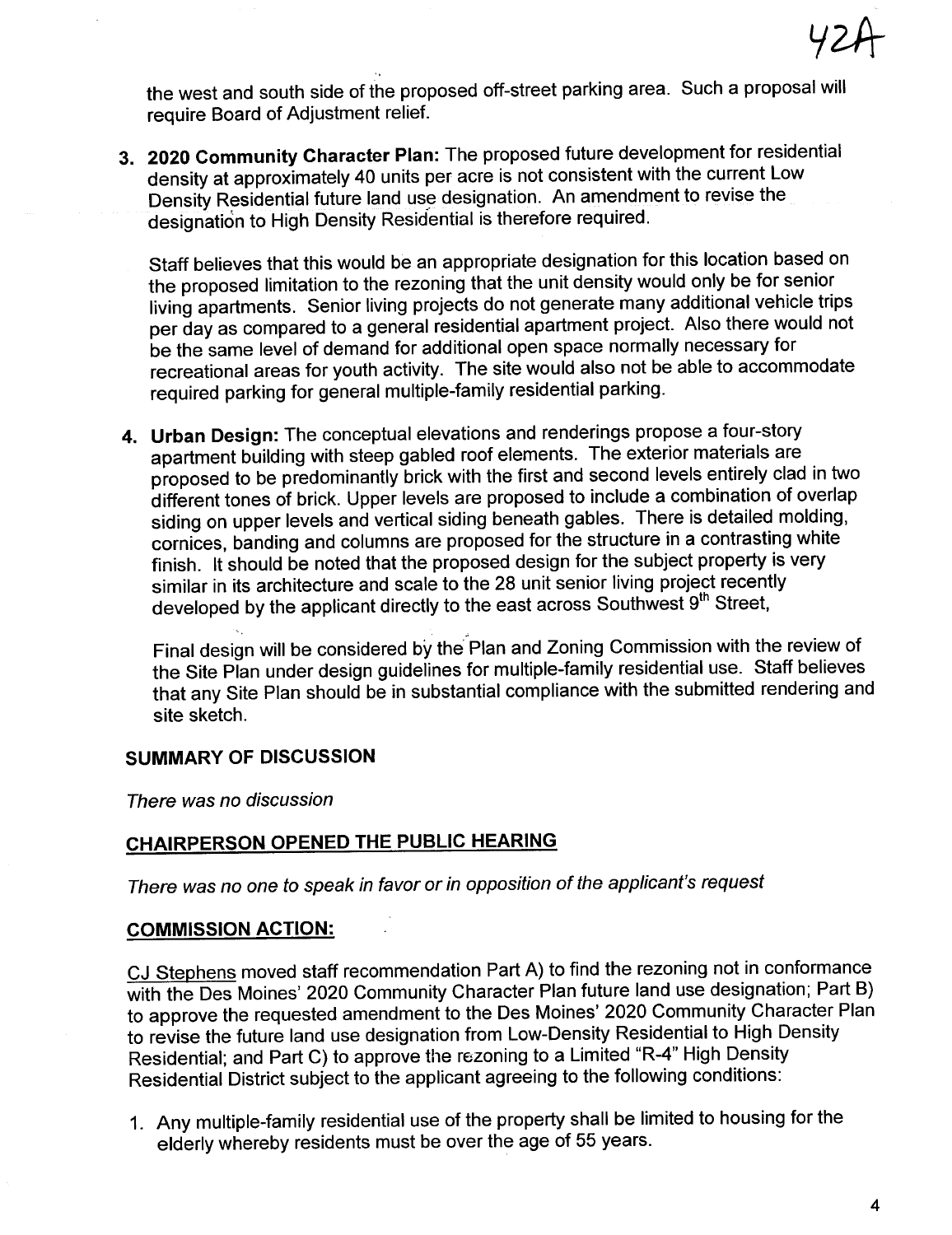2. Any multiple-family residential use of the property shall be in substantial compliance with the submitted architectural rendering and site sketch, to include brick, stone, or masonry block around the lower two levels.

Motion passed 12-0.

Respectfully submitted,

Michael Ludwig AICP Planning Administrator

MGL:clw

Attachment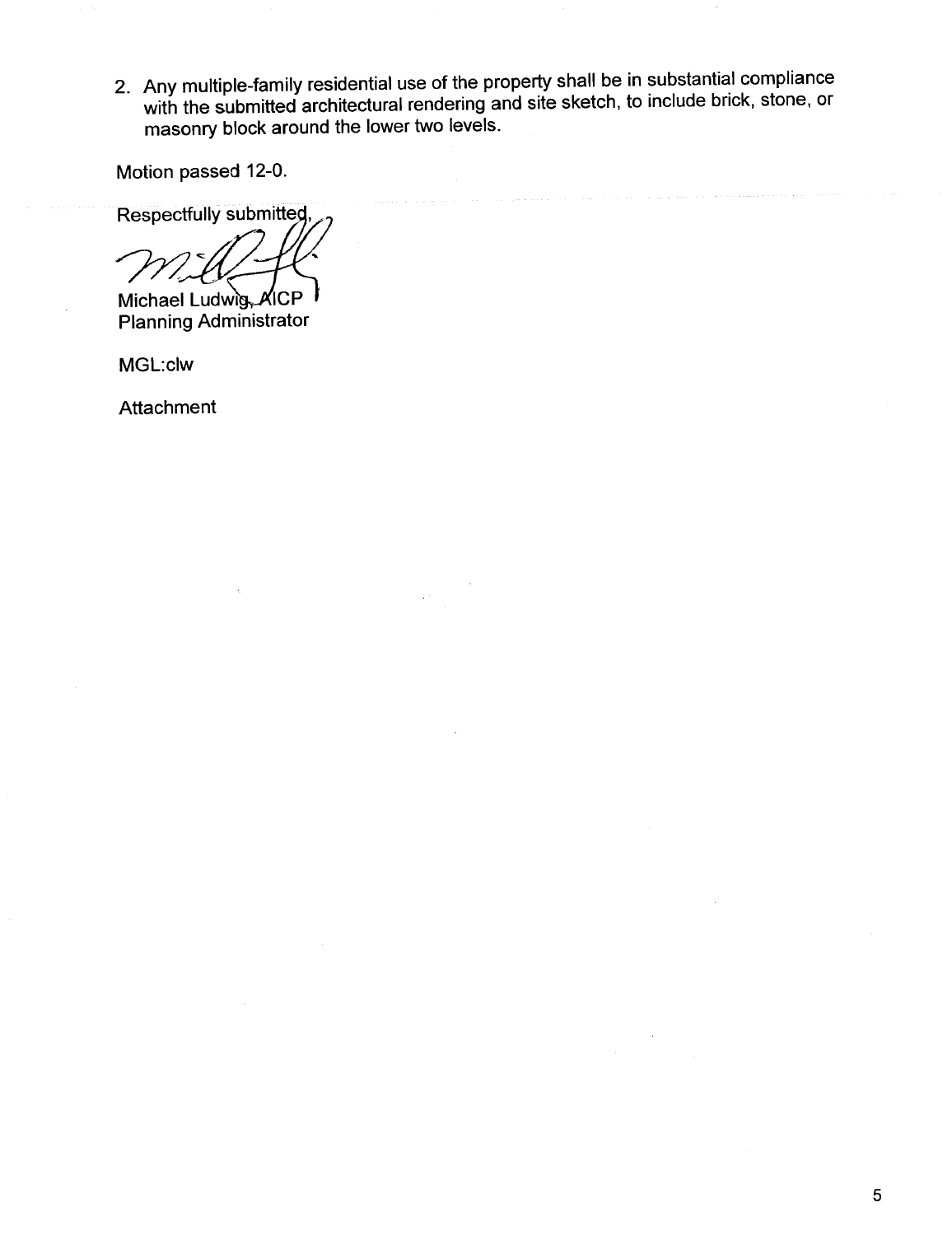| Request from Christ the King Housing Services, LLP (owner) represented by Msgr.<br>Frank Bognanno (officer) to rezone property located at 5602 Southwest 9th Street. |                                                                                                                                                                                                                                                                                                                     |  |                                                                                                                          |          |  |                      |              |           |              | File #<br>ZON2012-00151 |
|----------------------------------------------------------------------------------------------------------------------------------------------------------------------|---------------------------------------------------------------------------------------------------------------------------------------------------------------------------------------------------------------------------------------------------------------------------------------------------------------------|--|--------------------------------------------------------------------------------------------------------------------------|----------|--|----------------------|--------------|-----------|--------------|-------------------------|
| <b>Description</b><br>of Action                                                                                                                                      | Approval to rezone from "C-2" General Retail and Highway Oriented Commercial District<br>and "R1-60" One-Family Low-Density Residential District to Limited "R-4" High Density<br>Residential District to allow development of 25 senior residential apartments subject to the<br>applicant agreeing to conditions. |  |                                                                                                                          |          |  |                      |              |           |              |                         |
| 2020 Community<br><b>Character Plan</b>                                                                                                                              |                                                                                                                                                                                                                                                                                                                     |  | Current<br>✔ Low-Density Residential<br>Proposed: High Density Residential                                               |          |  |                      |              |           |              |                         |
| Horizon 2035<br><b>Transportation Plan</b>                                                                                                                           |                                                                                                                                                                                                                                                                                                                     |  | SW 9th Street from the Raccoon River to Army Post Road to widen from<br>4 lanes undivided to 5 lanes undivided           |          |  |                      |              |           |              |                         |
| <b>Current Zoning District</b>                                                                                                                                       |                                                                                                                                                                                                                                                                                                                     |  | "R1-60" One-Family Low-Density Residential District and "C-2" General<br>Retail and Highway Oriented Commercial District |          |  |                      |              |           |              |                         |
| <b>Proposed Zoning District</b>                                                                                                                                      |                                                                                                                                                                                                                                                                                                                     |  | Limited "R-4" High Density Residential District                                                                          |          |  |                      |              |           |              |                         |
| <b>Consent Card Responses</b>                                                                                                                                        |                                                                                                                                                                                                                                                                                                                     |  |                                                                                                                          | In Favor |  | Not In Favor         | Undetermined |           | % Opposition |                         |
| Inside Area<br>Outside Area                                                                                                                                          |                                                                                                                                                                                                                                                                                                                     |  | 4                                                                                                                        |          |  |                      |              |           |              |                         |
| <b>Plan and Zoning</b>                                                                                                                                               | Approval<br>Denial                                                                                                                                                                                                                                                                                                  |  |                                                                                                                          | $12 - 0$ |  | Required 6/7 Vote of |              | Yes       |              | <b>N/A</b>              |
| <b>Commission Action</b>                                                                                                                                             |                                                                                                                                                                                                                                                                                                                     |  |                                                                                                                          |          |  | the City Council     |              | <b>No</b> |              |                         |



 $\sim$ 

# 42A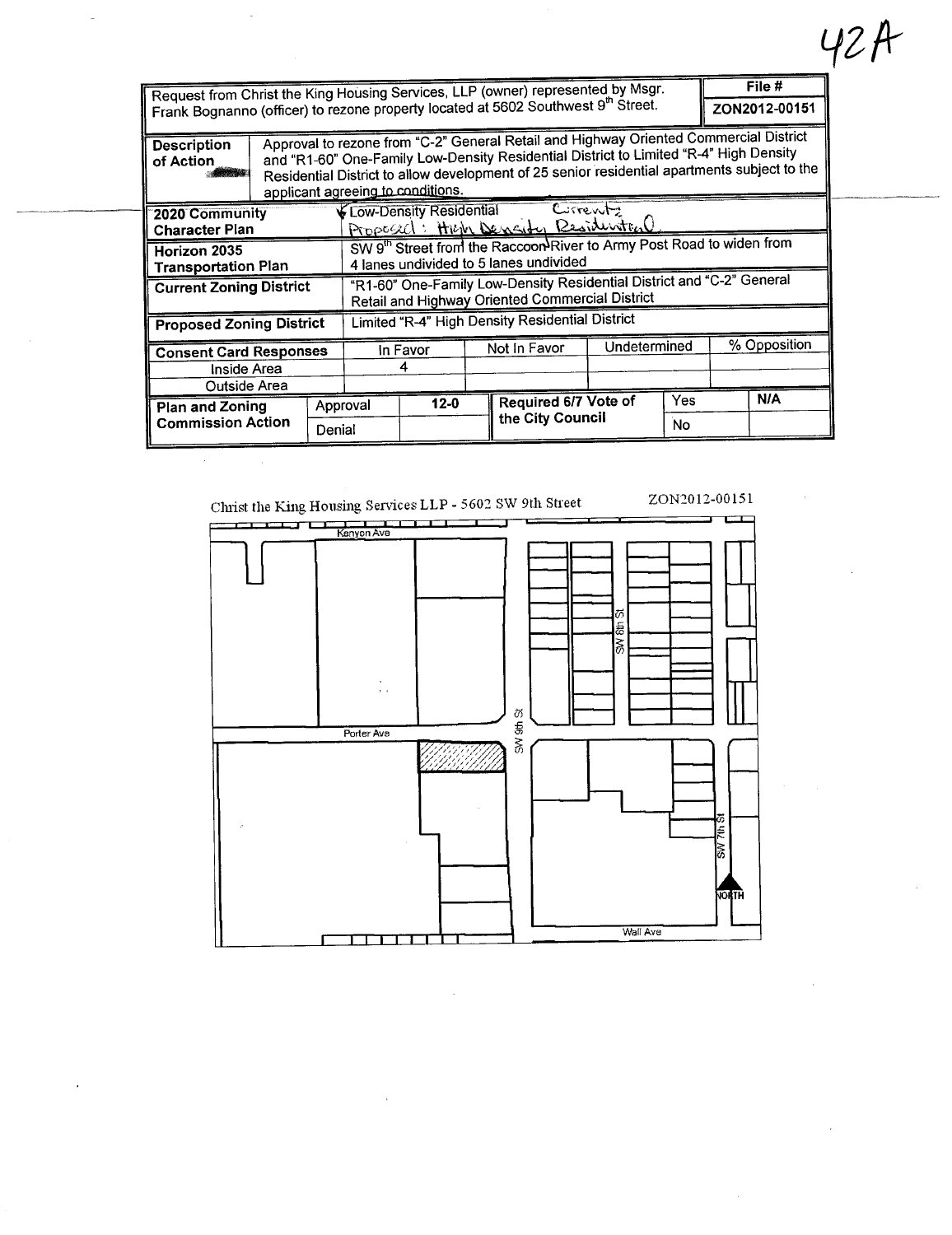Date  $9/11$  201 (am not) in favor of the red (Circle One) INGUL Print Namer Signature Address<sub>\_</sub> 芍 Gyh  $\overline{\phantom{a}}$ Reason for opposing or approving this request may be listed below: 11 po 11. Merepoord MMM BASE innered  $\mathcal{A} \mathcal{A} = \mathcal{A}^{-1}$  $\hat{\mathbf{e}}_{\alpha} \in \mathcal{A}_{\alpha} \quad \text{as} \quad \alpha$  $\mathcal{A}_{\mathcal{F},\mathcal{F}}$  $9 - 11 - 2012$ Item  $ZON3012 - 000151$ Date I (am) (am not) in favor of the request (Circle One) Print Name 145 Signature れ **Address**  $57<sub>W</sub>$ Reason for opposing or approving this request may be listed below:  $10.005E$ Ku novent <u>NLL</u>  $\frac{\partial}{\partial x^2}$  $\frac{\infty}{\frac{2\pi}{\sqrt{3}}},$ .<br>Saint Sã  $\mathcal{F}(\mathcal{G})$  $\mathbf{a}_i \in \mathcal{A}$  $\sharp^g \circ \sharp$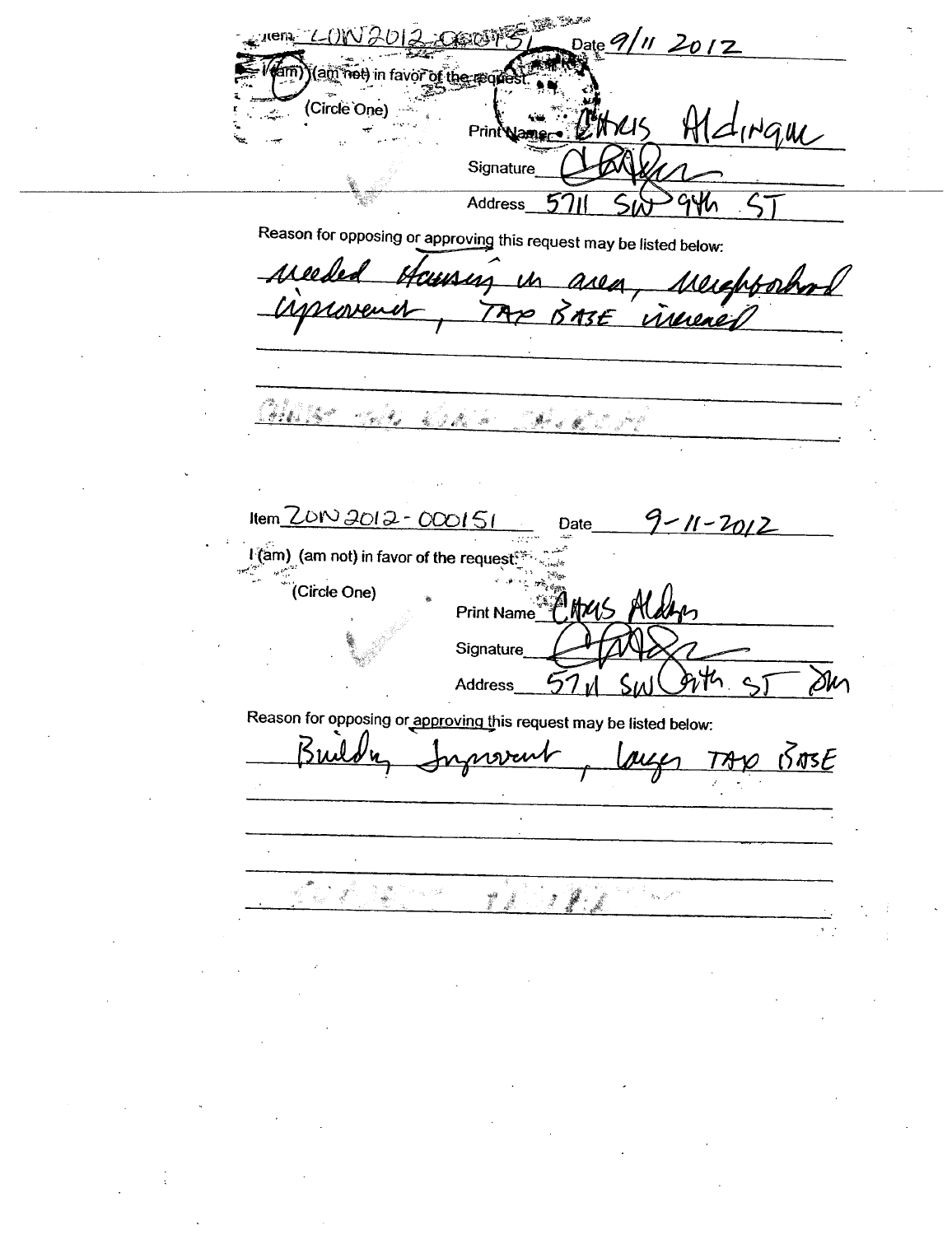$-13-12$ Item  $20N2012-000151$ Date  $\langle$ am)  $\rangle$ am not) in favor of the request $\tilde{\mathbb{R}}$ Moines (Circle One) hikhen's Home  $ar$ r hard Print Name ussaver, CFO **Signature** Voni **Address** Reason for opposing or approving this request may be listed below: Sounds like a fruch reeded project.  $\frac{d\mathbf{y}}{d\mathbf{y}}$  .  $\hat{\mathcal{D}}$  $9 - 14 - 12$ Item <u>ZCW2012 - COOISI</u> Date  $\frac{1}{2}$  (am)  $\frac{1}{2}$  (am not) in favor of the request. (Circle One) Print Name sica ch56 Signature À. Address<sub>2</sub> Reason for opposing or approving this request may be listed below: የ ለላ በ 101a boa クアマ f agiven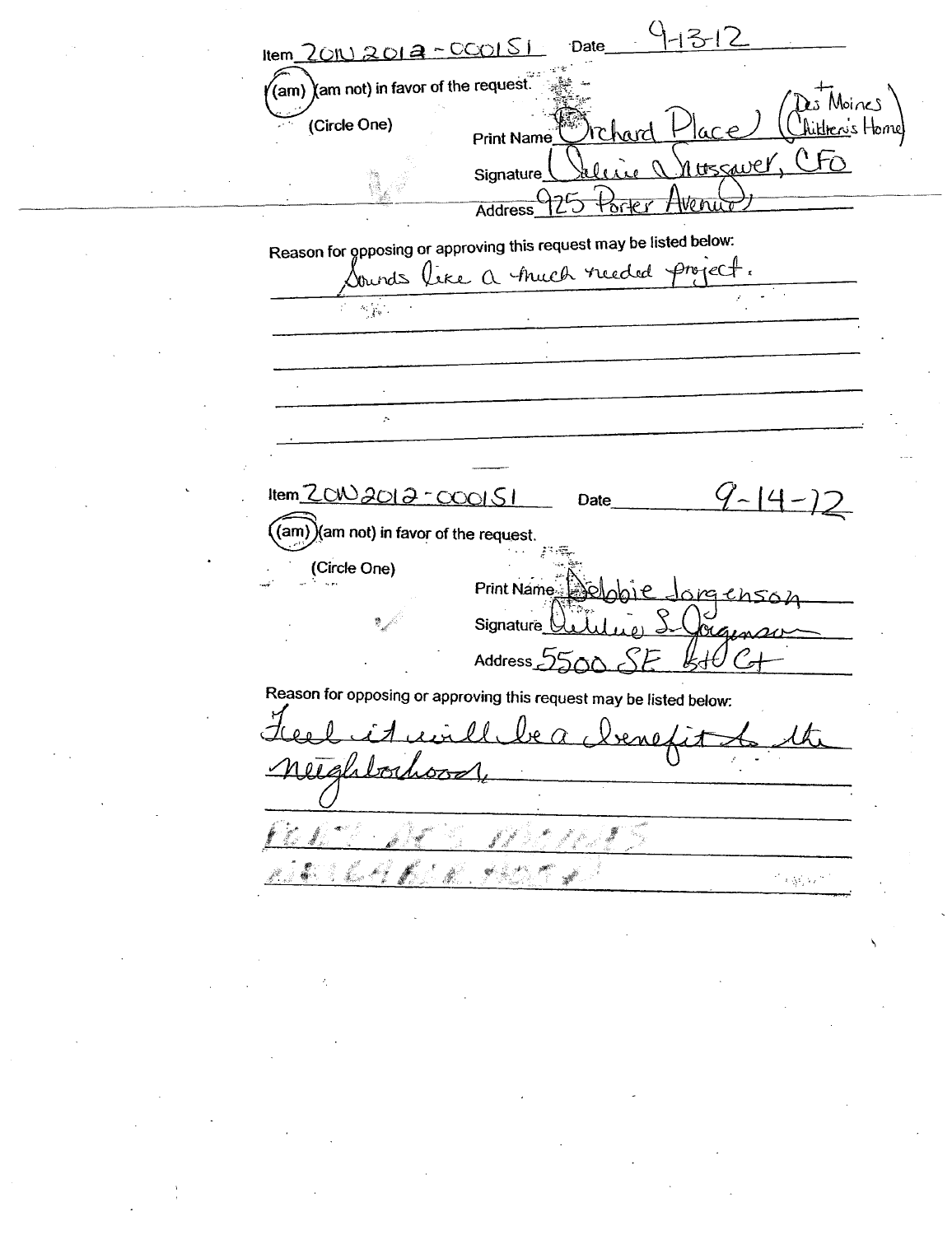